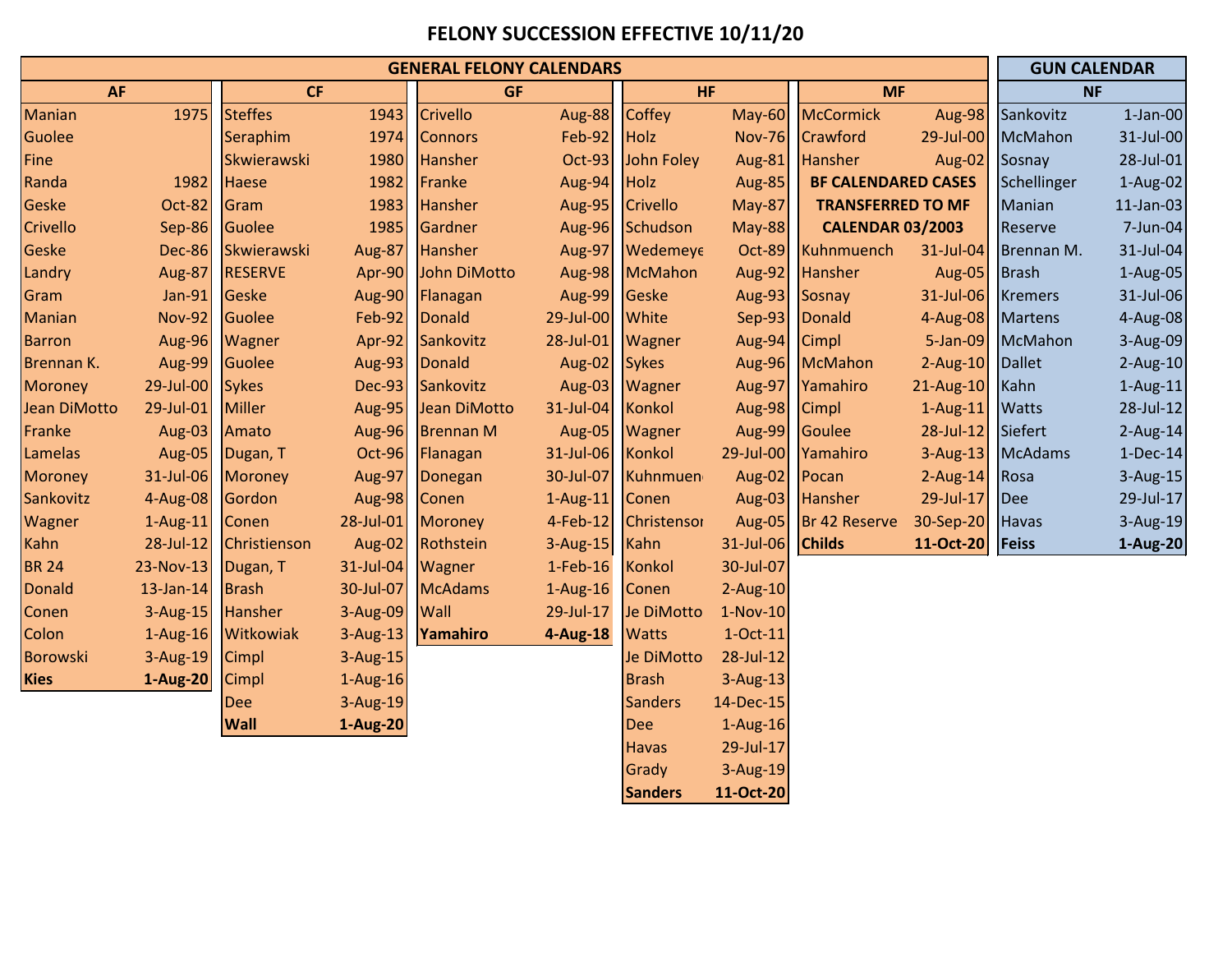## **FELONY SUCCESSION EFFECTIVE 10/11/20**

| <b>FELONY DRUG CALENDARS</b> |                  |                      |               |                          |                   | <b>FELONY HOMICIDE SEXUAL ASSAULT</b> |                   |                       |               |                    |               |
|------------------------------|------------------|----------------------|---------------|--------------------------|-------------------|---------------------------------------|-------------------|-----------------------|---------------|--------------------|---------------|
| LF                           |                  | <b>DF</b>            |               | <b>OF</b>                |                   | IF.                                   |                   | JF.                   |               | <b>KF</b>          |               |
| Brennan K.                   | <b>Aug-98</b>    | Gram                 | Apr-90        | <b>Van Grunsven</b>      | 8-Dec-07          | Gram                                  | 15-Oct-91         | Manian                | 15-Oct-91     | Geske              | <b>Nov-92</b> |
| <b>Donald</b>                | Aug-99           | Gardner              | Jan-91        | Fiorenza                 | $1-Aug-11$        | <b>Guolee</b>                         | Apr-92 Wells      |                       | <b>Nov-92</b> | <b>McMahon</b>     | Aug-93        |
| Sankovitz                    | 29-Jul-00        | Guolee               | Aug-91        | Konkol                   | 3-Aug-15          | Wagner                                | Aug-93 Franke     |                       | Aug-93        | Miller             | Aug-94        |
| Franke                       | 28-Jul-01        | Geske                | <b>Feb-92</b> | Swanson                  | 1-Aug-16 White    |                                       |                   | Aug-94 Hansher        | Aug-94        | Franke             | Aug-95        |
| Lamelas                      | Aug-02           | Franke               | <b>Nov-92</b> | Br. 2 Reserve            | 17-Oct-19 McMahon |                                       | Aug-95 Sykes      |                       | Aug-95        | Miller             | Aug-96        |
| Flanagan                     | 31-Jul-04        | <b>Wells</b>         | Aug-93        | <b>Childs</b>            | 10-Nov-19         | <b>Kremers</b>                        |                   | Aug-96 Hansher        | Aug-96        | <b>Sykes</b>       | Aug-97        |
| Sosnay                       | <b>Aug-05</b>    | White                | Aug-95        | 2/29/2020-HIDTA cases    |                   | Dugan, T                              | Aug-97            | Gram                  | Aug-97        | Wagner             | Aug-98        |
| Witkowiak                    | 31-Jul-06        | Flanagan             | Aug-97        | disbursed to calendar QF |                   | Flanagan                              |                   | Aug-98 Lamelas        | Aug-98        | Jo DiMotto         | Aug-99        |
| <b>DiMotto</b>               | 3-Aug-09         | <b>Moroney</b>       | <b>Aug-98</b> | <b>Shelton</b>           | 11-Oct-20         | Moroney                               | Aug-99 Konkol     |                       | Aug-99        | Conen              | Aug-02        |
| <b>Borowski</b>              | $2$ -Aug-10      | Fiorenza             | Aug-99        |                          |                   | Brennan K.                            | 29-Jul-00 Wagner  |                       | 29-Jul-00     | Brennan M.         | Aug-03        |
| Dugan, T                     | $1-Aug-11$       | <b>Reserve Br 12</b> | $Jan-03$      |                          |                   | Donald                                |                   | 28-Jul-01 Schellinger | 28-Jul-01     | <b>Christenson</b> | 31-Jul-04     |
| Konkol                       | 3-Aug-13 Siefert |                      | <b>Aug-03</b> |                          |                   | Sankovitz                             | Aug-02 Franke     |                       | Aug-02        | Flanagan           | Aug-05        |
| <b>Watts</b>                 | 2-Aug-14 Wagner  |                      | 31-Jan-05     |                          |                   | Jean DiMot                            |                   | Aug-03 Kuhnmuench     | Aug-03        | <b>Brash</b>       | 31-Jul-06     |
| Witkowiak                    | 3-Aug-15 Moroney |                      | Aug-05        |                          |                   | Lamelas                               | 31-Jul-04 Hansher |                       | 31-Jul-04     | McMahon            | 30-Jul-07     |
| Protasiewicz                 | 4-Feb-17         | <b>Donald</b>        | 31-Jul-06     |                          |                   | Kahn                                  |                   | Aug-05 Wagner         | Aug-05        | <b>Martens</b>     | 3-Aug-09      |
| Grady                        | $7$ -Jan-19      | Ashley               | 30-Jul-07     |                          |                   | Konkol                                | 31-Jul-06 Franke  |                       | 4-Aug-08      | Sankovitz          | 1-Aug-11      |
| <b>Watts</b>                 | $3$ -Aug-19      | Conen                | 4-Aug-08      |                          |                   | Donald                                | 30-Jul-07 Conen   |                       | 5-Jan-09      | Wagner             | 28-Jul-12     |
| 2/29/2020-HIDTA cases        |                  | <b>Donald</b>        | 5-Jan-09      |                          |                   | Ashley                                |                   | 4-Aug-08 Je DiMotto   | $2-Aug-10$    | <b>Watts</b>       | $3$ -Aug-15   |
| disbursed to calendar QF     |                  | Yamahiro             | $1-Aug-11$    |                          |                   | Cimpl                                 | 2-Aug-10 Borowski |                       | $1-Aug-11$    | Conen              | $1-Aug-16$    |
|                              |                  | <b>Brostrom</b>      | 3-Aug-13      |                          |                   | <b>Dallet</b>                         | 1-Aug-11 Konkol   |                       | $2$ -Aug-14   | Wall               | $4$ -Aug-18   |
|                              |                  | Ashley               | 3-Aug-15      |                          |                   | <b>Brostrom</b>                       | 28-Jul-12 Donald  |                       | $3-Aug-15$    | <b>Havas</b>       | 1-Aug-20      |
|                              |                  | <b>Davis</b>         | $7$ -Jan-19   |                          |                   | Rothstein                             | 3-Aug-13 Stark    |                       | 29-Jul-17     |                    |               |
|                              |                  |                      |               |                          |                   | <b>McAdams</b>                        | 3-Aug-15 Borowski |                       | 4-Aug-18      | PF                 |               |
| QF                           |                  |                      |               |                          |                   | <b>Sanders</b>                        |                   | 3-Aug-16 Protasiewicz | 7-Jan-19      | Dugan, T           | $3-Aug-13$    |
| Hanrahan                     | 29-Feb-20        |                      |               |                          |                   | <b>Rothstein</b>                      | 3-Aug-19          |                       |               | <b>Brostrom</b>    | $3$ -Aug-15   |

Wagner 1-Aug-16 **Borowski 1-Aug-20**